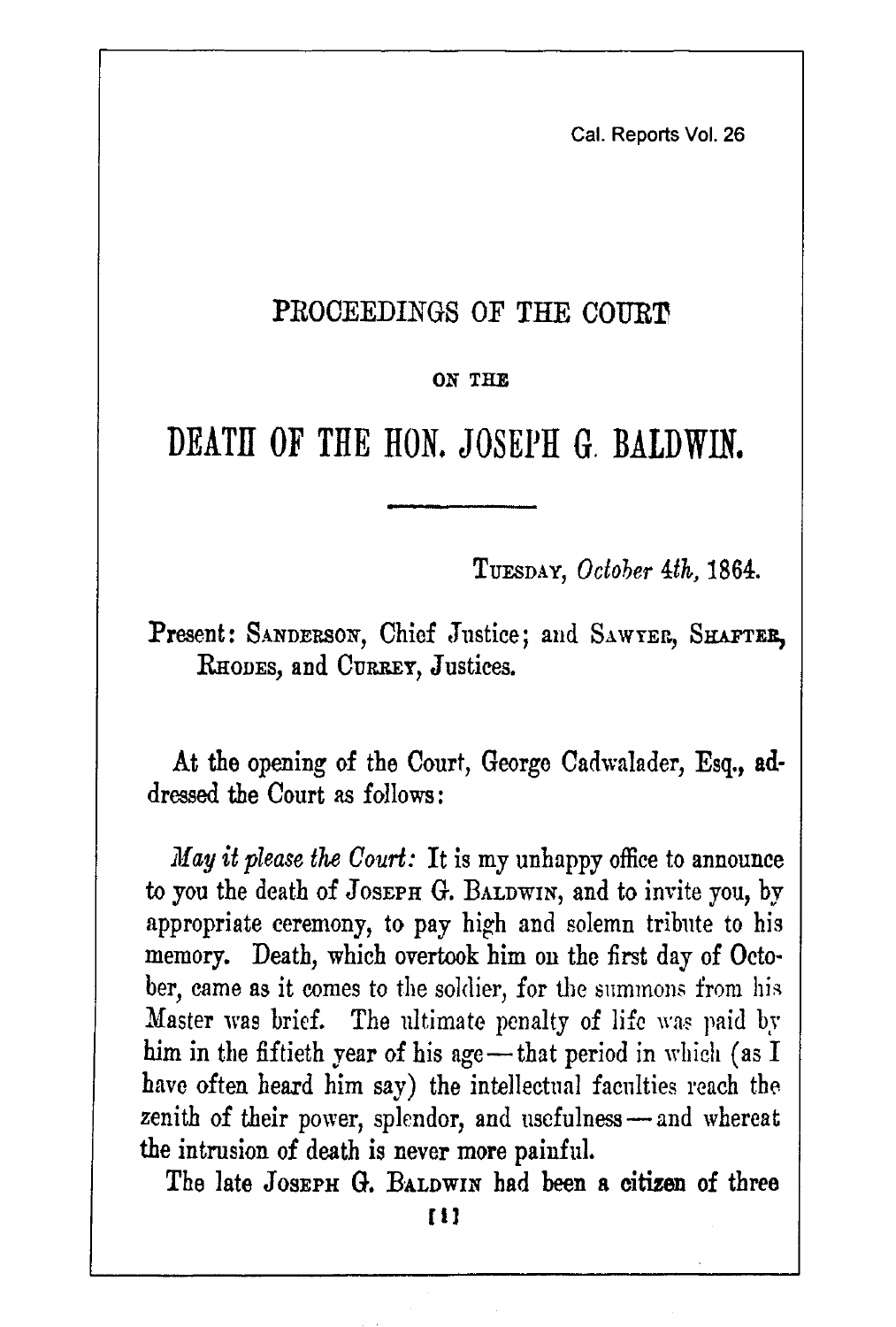#### PROCEEDINGS ON THE UEATH OF JUDGE BALDWIN. ii.

States; born in Virginia, where he became a lawyer, Alabama was for many years his home; there his juridical abilities were first fairly displayed and adequately requited; there, letting loose the fruitful imagery of his mind in the few moments of leisure from his professional pursuits, he gave to literature his celebrated "Flush Times," and "Party Leaders." In the first may be found a wit and a fund of humor as marvellous as that which has given deathless fame to Sheridan and Hood; in the latter, a peculiar grace of expression, combined with a fulness and ripeness of thought, that deals evenhanded justice to his great "subjects"

To this State he came (not unheralded) in the year 1854, and at once took his appropriate rank among his professional brethren of this coast: for the reports of this Court show, during the years 1855, '56, and '57, his connection as counsel with a majority of the important causes.

In the year 1858, the death of Chief Justice Murray occurring. Judge BALDWIN was elected by the neople to serve out the remainder of Murray's term. From October, 1858, until January, 1862, Judge BALDWIN was an Associate Justice of this Court; and even now, so fresh is his connection with this tribunal, that the very chair in which he sat and listened to the business of the Court is now before me.

The labor of Judge BALDWIN upon this bench was vast. His mind, rather of a creative than executive cast, took in, as if by intuition, the just bearings and controlling principles of each of the mutlifarious subjects of litigation brought before him. And then that felicity of diction, which had won him fame as an author, enabled him to clothe his judgments with a wondrous grace and simplicity of expression.

Ten volumes of the twenty-three which to this time form the history of this Court are mainly devoted to his opinions. From his first case, Aud v. Magruder, in the Tenth California, which may be noted as restoring to existence, on this coast, a well known principle of commercial law, down to his last, Lathrop v. Mills, in the Nineteenth Volume of our Reports, which annulled a piece of unjust legislation, there is to be found a singularly correct and luminous train of reasoning.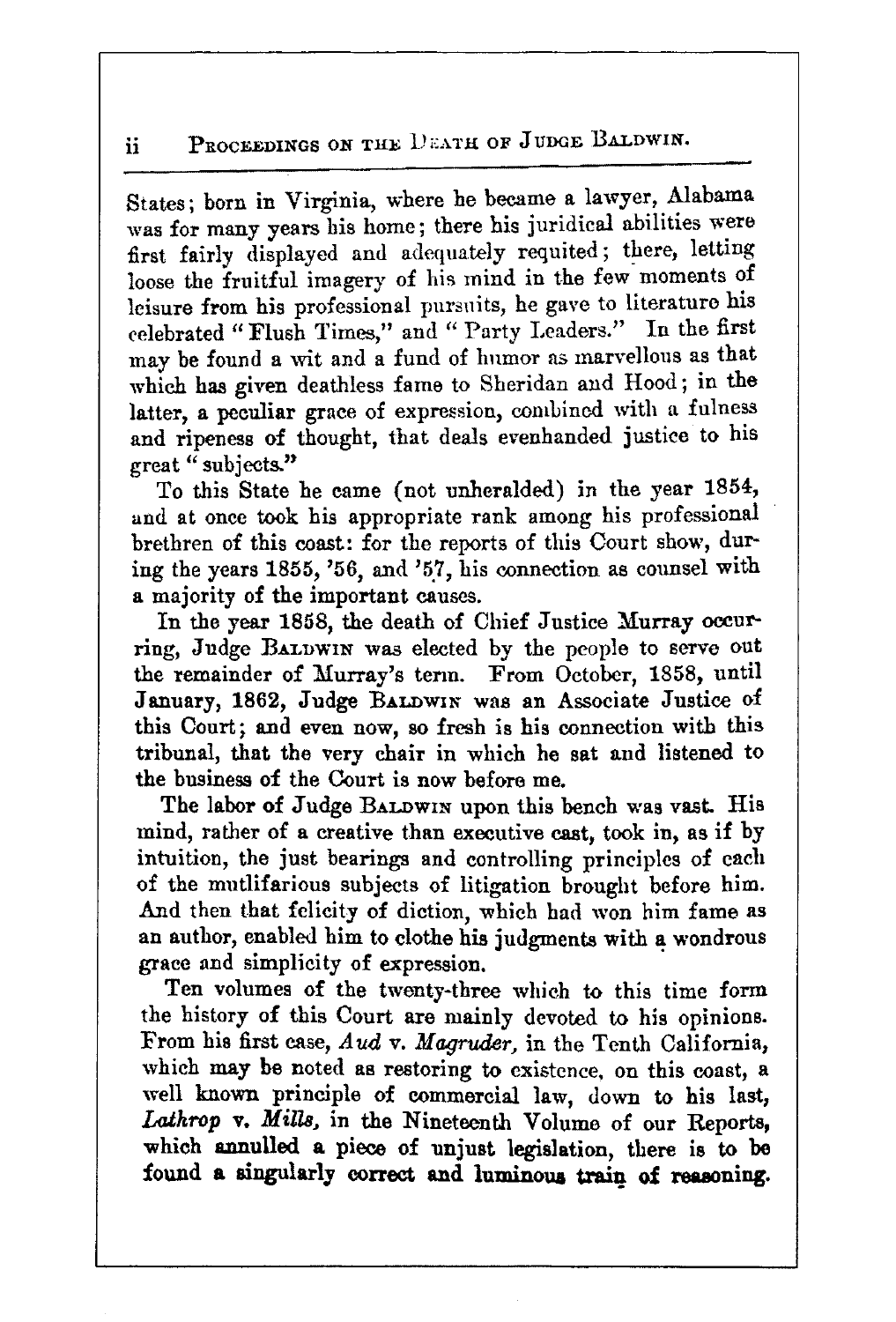PROCEEDINGS ON THE DEATH OF JHDGE BALDWIN. пi

Intemediate among his judgments, and more prominent than the rest, stands Hart v. Burnett, of which the present bench in language of deserved compliment, has said: "That the opinion in that case is a monument to the learned and industrious research of the Justice by whom it was delivered."

Turning from his judicial history, replete with wisdom, which will for ages serve as a "lantern" to the seekers after legal knowledge, we can enter the domain of his private character to find it unstained, irreproachable, and true in each relation of life: To his family he gave his constant care; to his friends "fidelity;" and to the creditor his debt. Severely learned, his knowledge was never ostentatiously displayed; though a veteran lawyer, his ways and manners were marked by the greatest simplicity.

As he sleeps now and will sleep under the wing of "Lone Mountain," his friends - pilgrims to the grave of the "Just Judge"-out of the fulness of their hearts can say: "Here is a man; but 't is before his face I will be silent."

By request of the members of the San Francisco Bar, I present the resolutions adopted at a meeting thereof, and ask that the same, in honor of the memory of the distinguished dead, be spread upon the minutes of this Court.

At a meeting of the San Francisco Bar, held at the City Hall, on Saturday, October 1, 1864, at 2 P. M., the following preamble and resolutions, in respect to the memory of the Honorable JOSEPH G. BALDWIN, deceased, were unanimously adopted:

WHEREAS, By a dispensation of Divine Providence we are called upon to mourn the sudden demise of our friend and brother, JOSEPH G. BALDWIN, late a Justice of the Supreme Court of this State, and at the time of his decease a distinguished member of this bar; therefore,

Resolved, That in the death of Judge BALDWIN we have lost a beloved friend and brother, endeared to us not only by his simple, frank and affectionate temperament, his sparkling wit and genial humor, his generosity and manliness of char-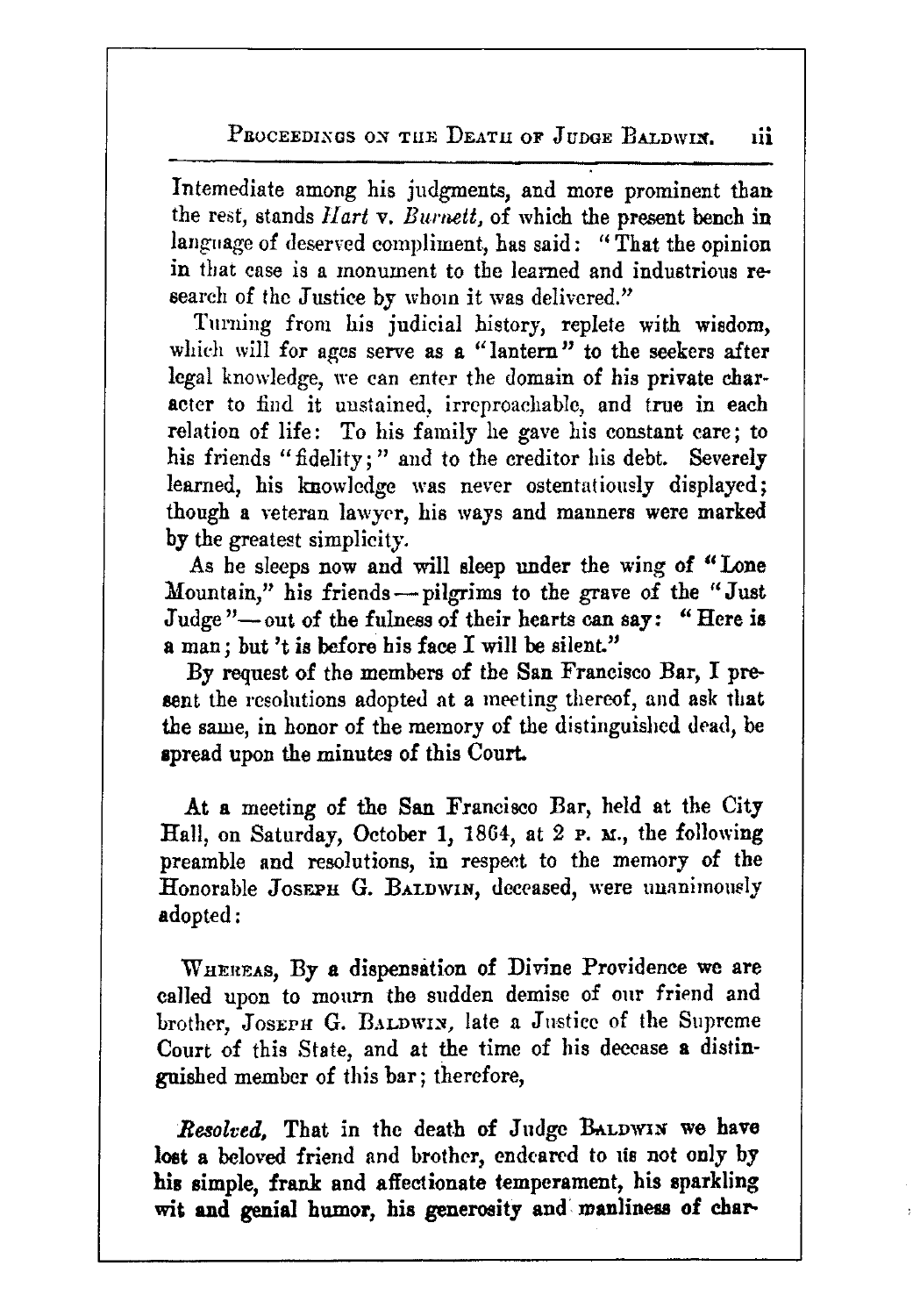#### PROCEEDINGS ON THE DEATH OF JUDGE BALDWIN. iv

acter, and his entire freedom from narrow and sordid views, but also by his stern sense of right, his high principles of honor, his clear and lucid intellect, his cultivated literary taste, and his enlarged and liberal views.

Resolved. That as a lawyer our deceased brother was eminent for his clear and logical perception, his extensive research, and for a great power of analysis combined with copious illustration; to all which he added a nice sense of professional honor, and a genuine love of his profession in its higher walka

*Resolved*, That as a Judge of our highest Court of judicature he did much towards elucidating our infant system of laws, and dealt with many novel and perplexing questions with singular industry and ability; whilst his written decisions are characterized not less by grace of style than by scholarly learning and sound logical deduction.

Resolved, That we deeply deplore his loss, and shall long cherish his memory as that of a beloved friend and brother to whom we were bound by no ordinary ties of affectionate respect; and, as a token of our feeling, we will attend his funeral in a body.

Resolved, That the Chairman of this meeting request of the Supreme Court, and of the Courts of this city, and of the United States Courts sitting in San Francisco, that a copy of these proceedings be spread upon their records; and that he forward a copy to the family of the deccased, with an assurance of our sincere sympathy in their great bereavement.

The Chief Justice, in reply, said:

It was not my good fortune to become intimately acquainted with Judge BALDWIN. Residing at distant parts of the State, I do not remember to have met him until about the time he achieved the highest honors of our profession in the gift of the people of this State. From that time until he left the bench I frequently met him as Judge, and occasionally in social inter-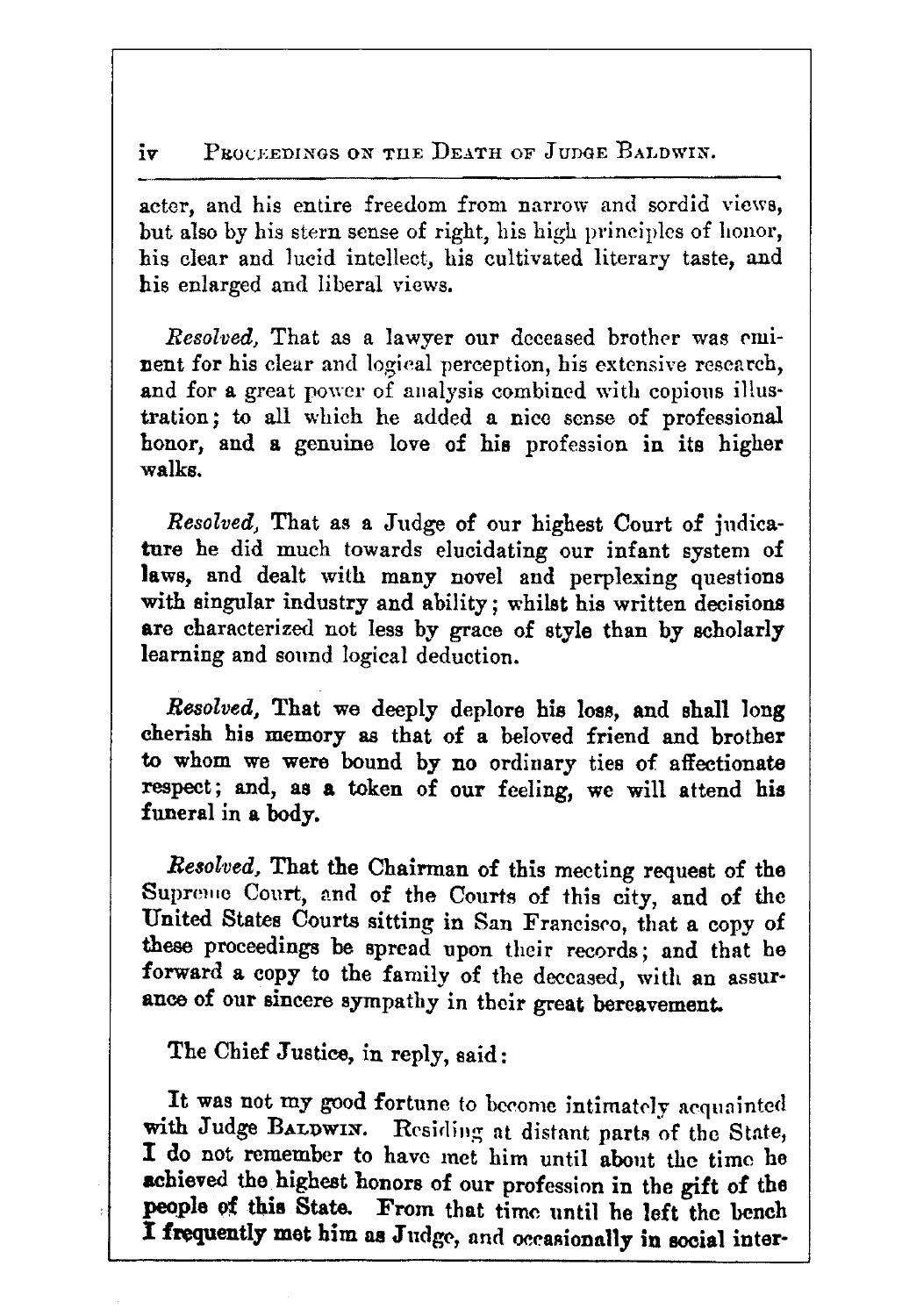### PROCEEDINGS ON THE DEATH OF JUDGE BALDWIN.

course. Although thus limited, my intercourse with him sufficed to impress me with a most favorable opinion of him as a man and as a lawyer, and the views which I formed of his character in both respects are in harmony with the sentiments contained in the resolutions presented by the bar. He certainly possessed, in a most eminent degree, those varied qualitics of head and heart which never fail to render their possessor the centre of social attraction. Frank and genial in his manners, endowed with a marvellous wit and ready humor, and possessed of a fund of information and illustrative anecdote rarely, if ever, equalled, and which never failed to honor all drafts made upon them by the shifting scenes of social life, he had, as a conversationalist, but few peers, and no superiors. His accomplishments in that respect were so great and varied that occasion never found him unprepared, and opportunity never passed unimproved. In social life he was grave and profound, or light and gay, as occasion suggested; and he rarely touched upon any subject which did not receive some light from the depths of his logic or some lustre from the scintillations of his wit. On account of these qualities he was endeared to his friends, and his society was courted by strangers; and when contemplating him only in the light of his social character, it may with truth be said, that " none knew him but to love him; none named him but to praise;" and had he in all other regards failed to challenge our respect and admiration, his character in this regard would have sufficed to preserve his memory fresh in the hearts of all who knew him. But his claim to our respect and remembrance has a additional and more lasting foundation, not narrowed to the circle of his friends and acquaintances. He came to this State when its jurisprudence was in its milk and swaddling clothes; he found the field of professional labor occupied by others who had come before him, of no mean ability, among whom were many whose names were not unknown to professional fame in other lands, yet he speedily achieved a position in the front rank of a bar noted for its ability and industry. This, as has been said, is attested by numerous cases found in our Reports, where his name appears of counsel. Probably no State in the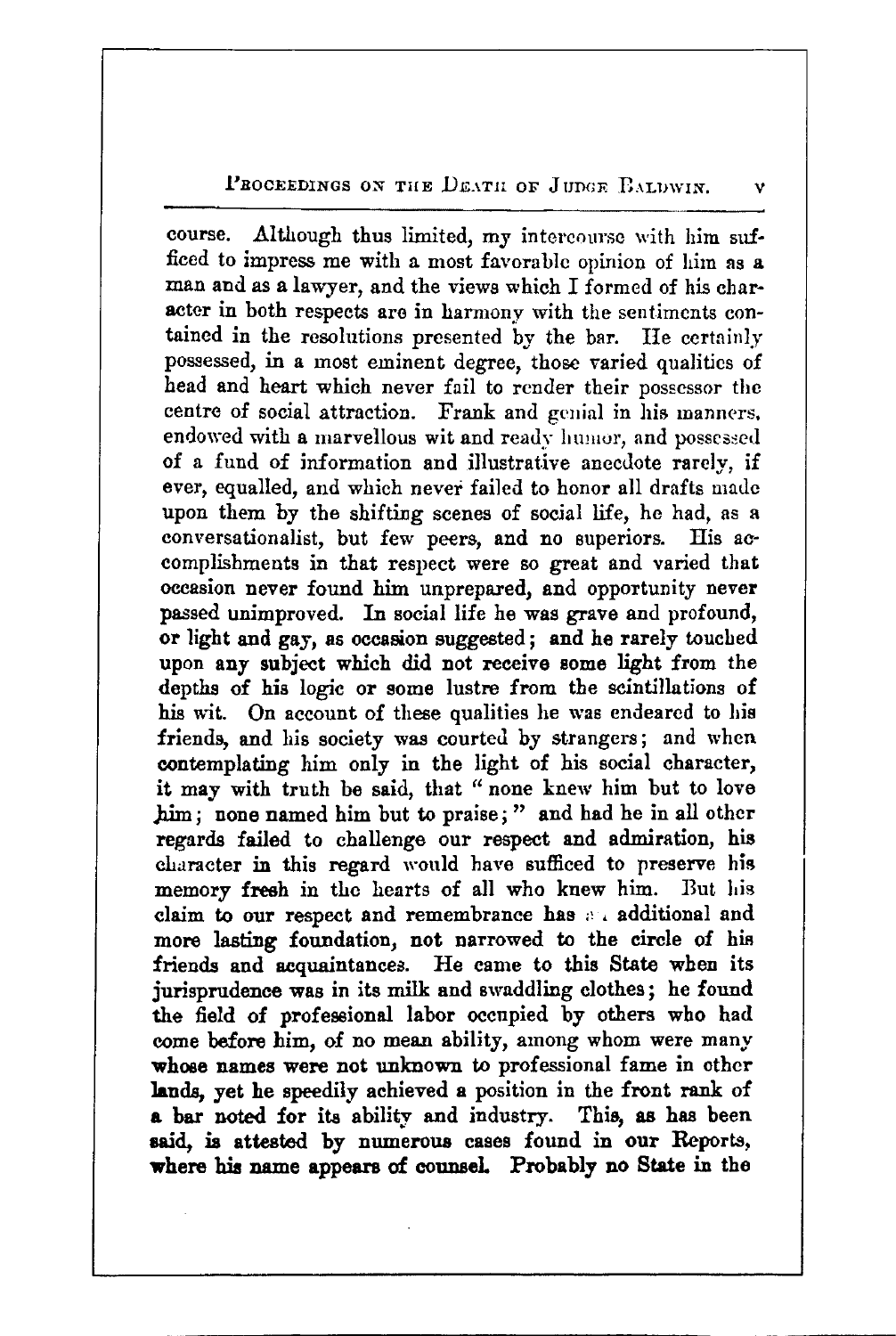#### $\overline{\mathbf{v}}$ i PROCEEDINGS ON THE DEATH OF JUDGE BALDWIN.

Union ever presented for legal investigation so many judicial problems of so varied, novel and intricate a character as are found in the jurisprudence of California. To the solution of these problems he brought a mind gifted with a clear intellect, and stored with professional learning acquired on other fields. His mind readily grasped and solved the most intricate and perplexing questions, speedily winning for him a professional eminence, from which, in obedience to the popular voice, he received the highest honors in the line of his profession. He took his seat upon the bench which we now occupy, at a time when the calendar of the Court was crowded with cases, many of which involved novel and important questions which were hardly known to English jurisprudence, partly originating in the laws and customs of a foreign people, and partly in the peculiar pursuits and habits of our own. With what masterly success he dealt with these questions, the many able and well reasoned opinions which he has left behind bear testimony. The most difficult questions found a ready solution in his power of analysis, and a clear demonstration in his elegant and forcible diction. He remained upon the bench but four years, yet during that short period he made his mark upon the jurisprudence of the State. He found it, in many respects, crude and unformed; he did much toward bringing it out of confusion, and establishing it upon a certain and sure foundation; and we who have come after him, in the brief time during which we have occupied these seats, have frequently found ourselves indebted to his wisdom and industrious research, and have always found a safe guide in his enlightened judgments. But Judge BALDWIN's fame does not rest alone upon professional achievements. He occasionally turned aside and strolled for a time in the more quiet walks of literature, and each time brought back gems of rare beauty and worth, which find a fit companionship by the side of our best authors; and-I am told that, prior to his death, he had conceived and matured the plan of another work, which was only waiting a convenient opportunity for its execution. Viewed in all the relations which he filled, as friend, companion, lawyer, and Judge, we rarely meet with his equal. Such men seldom come among